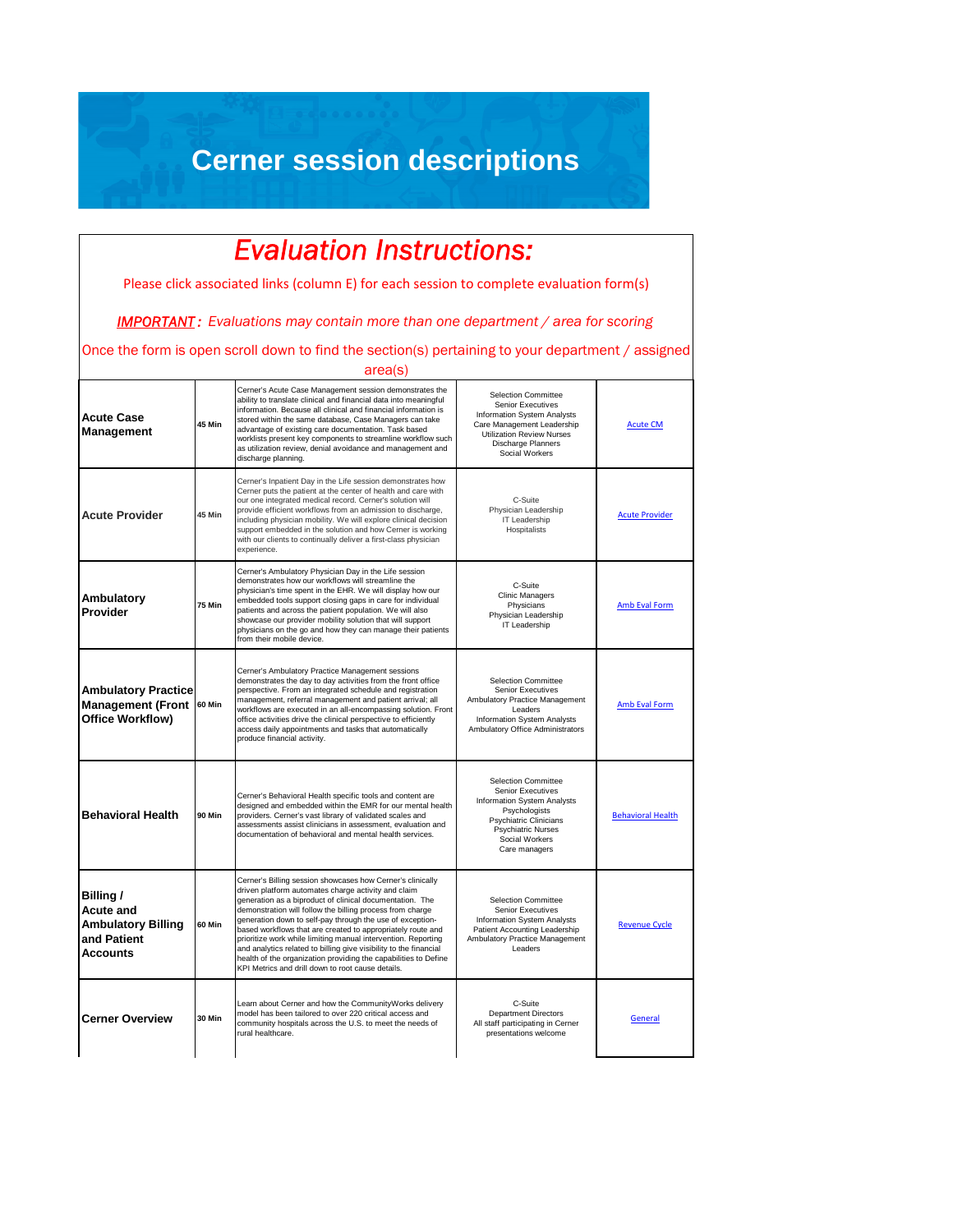| <b>Clinic Nursing</b>                                                                 | 30 Min           | Cerner's Clinic Nursing session demonstrates various tools<br>available for chart prep, documentation, and in-between visit<br>activities. We will cover patient intake, communication, task<br>management, and follow-up, as well as, the efficiencies<br>Cerner has put into place to help the clinic staff effectively and<br>efficiently see and manage patients both during clinic<br>appointments and working with patients who are not on the<br>schedule.                                                                                                                                                                                                                                        | <b>Clinic Nursing Staff</b><br><b>Clinic Administrators</b><br>Physicians                                                                                               | Amb Eval Form                |
|---------------------------------------------------------------------------------------|------------------|----------------------------------------------------------------------------------------------------------------------------------------------------------------------------------------------------------------------------------------------------------------------------------------------------------------------------------------------------------------------------------------------------------------------------------------------------------------------------------------------------------------------------------------------------------------------------------------------------------------------------------------------------------------------------------------------------------|-------------------------------------------------------------------------------------------------------------------------------------------------------------------------|------------------------------|
| <b>Clinical Quality</b><br>Outcomes                                                   | 60 Min           | Cerner's Clinical Quality Outcomes sessions demonstrates<br>proactive monitoring and capturing of quality data as a<br>byproduct of your patient care documentation.                                                                                                                                                                                                                                                                                                                                                                                                                                                                                                                                     | <b>Selection Committee</b><br>Senior Executives<br>Information System Analysts<br>Director of Quality<br>Nursing Leadership                                             | <b>Quality</b>               |
| Consumer<br>Engagement                                                                | 60 Min           | The Consumer Engagement session showcases how Cerner's<br>Consumer Framework, our digital engagement platform,<br>enables you to connect with your consumers, patients,<br>members, and employees through a unified experience. You<br>will see how you can engage with Cerner-developed functions,<br>strategic third-party applications, and external content through<br>a seamless user experience and streamline your<br>administrative operations and lower costs by reducing manual                                                                                                                                                                                                                |                                                                                                                                                                         | General                      |
| <b>Emergency</b><br><b>Department</b><br>Workflow                                     | 60 Min           | Cerner's Emergency Department workflow session<br>demonstrates how nurses, physicians, and midlevel providers<br>can navigate the chart and complete documentation for the<br>various patient scenarios seen within the emergency<br>department quickly and easily. You will see a range of<br>automated processes, smart technology, and intuitive<br>workflows that will streamline patient throughput and improve<br>clinical and financial efficiencies.                                                                                                                                                                                                                                             | <b>Selection Committee</b><br>Senior Executives<br><b>Information System Analysts</b><br><b>ED Clinicians</b><br>Nursing Leadership                                     | <b>ED and Acute Provider</b> |
| <b>Health Information</b><br>Management                                               | 45 Min           | Cerner's Health Information Management session<br>demonstrates chart completion management, release of<br>information, coding, document imaging, workflow and<br>reporting. We will see how integrated workflows help reduce<br>redundant data entry and manual activities.                                                                                                                                                                                                                                                                                                                                                                                                                              | <b>Selection Committee</b><br><b>Senior Executives</b><br>HIM Leadership<br><b>HIM System Analysts</b>                                                                  | <b>HIM</b>                   |
| <b>Hospital Scheduling</b><br>and Registration                                        | 60 Min           | Cerner's Hospital Scheduling and Registration session<br>demonstrates simultaneous management of patient<br>demographics while scheduling various appointments in a<br>centralized or decentralized setting. We will follow a patient<br>from the point of scheduling, financial clearance and the point<br>of registration. Cerner patient access adds ease to completing<br>tasks such as medical necessity, eligibility management and<br>point of service collections all while leveraging rule logic to<br>drive accuracy in capturing patient information.                                                                                                                                         | <b>Selection Committee</b><br>Senior Executives<br>Information System Analysts<br>Scheduling Leadership<br>Registration Leadership<br><b>Business Office Leadership</b> | Pt Access                    |
| Implementation<br><b>Methodology and</b><br>Governance<br>Through a Cloud<br>Delivery | 1 Hour 45<br>Min | Taking a best practice approach to an EHR implementation.<br>Hear about the people, process, and technology that it takes to<br>have a successful EHR go-live, no matter the company you<br>choose. Learn about setting up a governance structure to take<br>on the latest code upgrades to keep your health system on the<br>cutting edge of technology without creating silos across your<br>organization.                                                                                                                                                                                                                                                                                             | C-Suite<br>Physicians<br>Nursing Leadership<br><b>IT Director</b><br><b>IT Analysts</b><br><b>Department Directors</b><br>All staff welcome                             | General                      |
| <b>Infection Control</b>                                                              | 60 Min           | Cerner's Infection Control solution addresses the needs of<br>healthcare facilities by promoting organization-wide<br>surveillance of infections to enhance patient safety and<br>outcomes. This session will focus on tools that provide<br>infection preventionists with analytical information to identify,<br>monitor, and manage care-associated and drug-resistant<br>infections.                                                                                                                                                                                                                                                                                                                  | <b>Selection Committee</b><br><b>Senior Executives</b><br><b>Infection Preventionist</b>                                                                                | General                      |
| <b>Inpatient Nursing</b><br>Workflow<br>(Respiratory<br>Therapy & Inpatient<br>Wound) | 60 Min           | Cerner's Inpatient Nursing Workflow session demonstrates a<br>journey through patient-centered care delivery for the inpatient<br>nurse. We will be able to see a single integrated medical<br>record that will span across the continuum of care and provide<br>pertinent information in an organized view. Cerner's inpatient<br>nursing experience focuses on quality, safety, efficiency, and<br>financial performance.                                                                                                                                                                                                                                                                              | <b>Selection Committee</b><br>Senior Executives<br>Information System Analysts<br>Nursing Leadership<br>Nursing Staff                                                   | <b>IP Nursing</b>            |
| <b>Interoperability</b>                                                               | <b>30 Min</b>    | Cerner believes that the patient's information should flow<br>freely between care providers; regardless of vendor,<br>organizational, or geographic barriers. Cerner is leading the<br>industry in interoperability and this demonstration will show<br>how Cerner embeds interoperability into our workflows. See<br>how information is displayed and managed in both individual<br>patient records and in overarching population health<br>management tools all from a single solution providing<br>streamlined end-user experience. This demonstration will<br>provide insights into how a connected health ecosystem will<br>benefit both the patient and the care team through<br>interoperability. | Physicians<br><b>Nurses</b><br>Executive Leadership<br>Nursing Leadership<br><b>Clinical Informaticists</b>                                                             | <b>General</b>               |
| Laboratory                                                                            | 60 Min           | Cerner's Laboratory session demonstrates an overview of<br>Cerner's fully integrated laboratory management solution<br>showcasing workflow tools to improve efficiency and<br>streamline departmental operations from order entry to results<br>distribution.                                                                                                                                                                                                                                                                                                                                                                                                                                            | <b>Selection Committee</b><br>Laboratory Leadership<br><b>IT Analysts</b><br><b>Laboratory Staff</b>                                                                    | Lab                          |